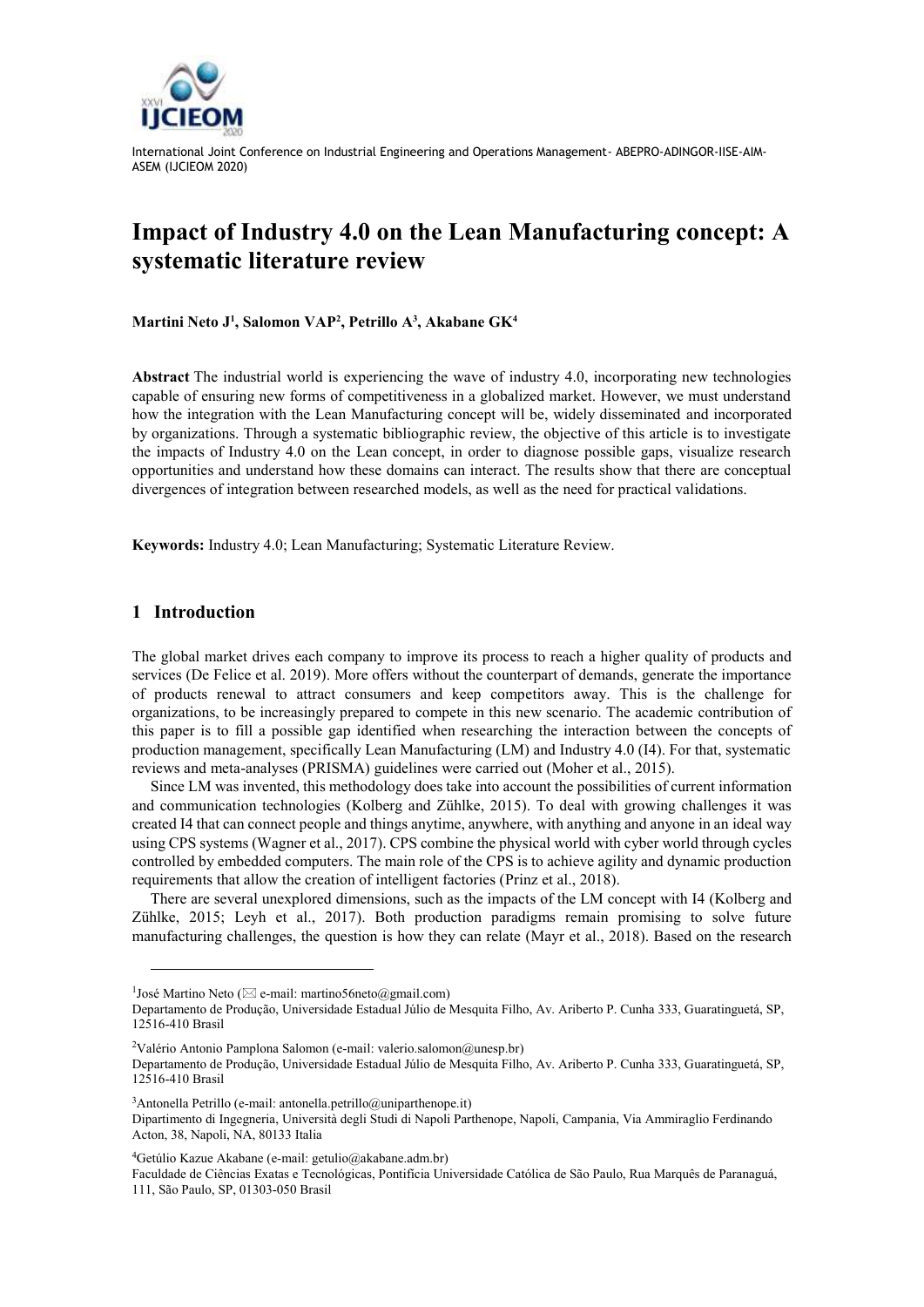

International Joint Conference on Industrial Engineering and Operations Management- ABEPRO-ADINGOR-IISE-AIM-ASEM (IJCIEOM 2020)

carried out, different perspectives of interaction will be presented that could be used to fill this gap identified by the impacts of I4 on LM.

## **2 Research method–Systematic literature review design**

To guarantee transparency and clarity, it was used the systematic reviews and meta-analyses (PRISMA) guidelines (Moher et al., 2015). The research points out that there are divergences when investigating the interaction between the lean concept and I4.The impacts of I4 solutions on the LM concept are not clearly specified and conclusive methods of evaluation are still lacking (Wagner et al., 2017). However, there is a link between I4 and the LM concept (Mrugalska and Wyrwicka, 2017) and it is possible to create interaction models between the concepts (Sony, 2018).

## **3 Results and discussions**

The four maturity models were identified and grouped by line of thought of the researched authors, as shown in Table 1 and can be defined based on the following perspectives:

| Perspectives                             | References                                                                                                                                                                                                       |
|------------------------------------------|------------------------------------------------------------------------------------------------------------------------------------------------------------------------------------------------------------------|
| LM as I4 facilitator                     | Buer et al. (2018), Davies et al. (2017), Enke et al. (2018), Kolberg and Zühlke (2015), Leyh<br>et al. (2017), Prinz et al. (2018)                                                                              |
| I4 as LM facilitator                     | Dombrowski et al. (2017), Enke et al. (2018), Fettermann et al. (20118), Kolberg and<br>Zühlke (2015), Ma et al. (2017), Mayr et al. (2018), Wagner et al. (2017), Wang et al.<br>$(2016)$ , Yin et al. $(2018)$ |
| Correlation between LM and I4            | Buer et al. (2018), Kolberg and Zühlke (2015), Mrugalska and Wyrwicka (2017), Sanders et<br>al. (2016), Sony (2018), Whichmann et al. (2019)                                                                     |
| Barriers and difficulties in integration | Kolberg and Zühlke (2015), Ma et al. (2017), Yin et al. (2018)                                                                                                                                                   |

**Table 1** Maturity models by authors surveyed

Lean Manufacturing as I4 facilitator: Demonstrate the need for LM as a requirement for I4 (Prinz et al. 2018). A lean industrial environment is a facilitator for the implementation of I4, as LM creates the culture of continuous improvement (Dombrowski et al., 2017).

I4 as LM facilitator: Presents I4 as a possible evolution of LM. The processes can be stabilized and refined by applying the concepts of I4, as it contributes to address the limitations of LM (Wagner et al., 2017).

Correlation between LM and I4: Affirm the idea that I4 and LM can coexist and support each other, in order to similarities in relation to goals such as reducing complexity, pillars and lean principles (Mrugalska and Wyrwicka, 2017).

Barriers and difficulties in integration: LM methods have reached their limits in complex manufacturing environments, as is the case with I4 (Kolberg and Zulke, 2015). There are limitations of interaction between concepts, stating that mass customization will be a competitive advantage and although LM is flexible and efficient, it is not able to meet this requirement, unlike I4.

### **4 Final considerations**

The academic contribution through bibliographic research of scientific works in industrial management is necessary to diagnose possible gaps and to see opportunities for further study on the subject. One of the points identified is that there is little practical evidence of the interactions between LM and I4. And the